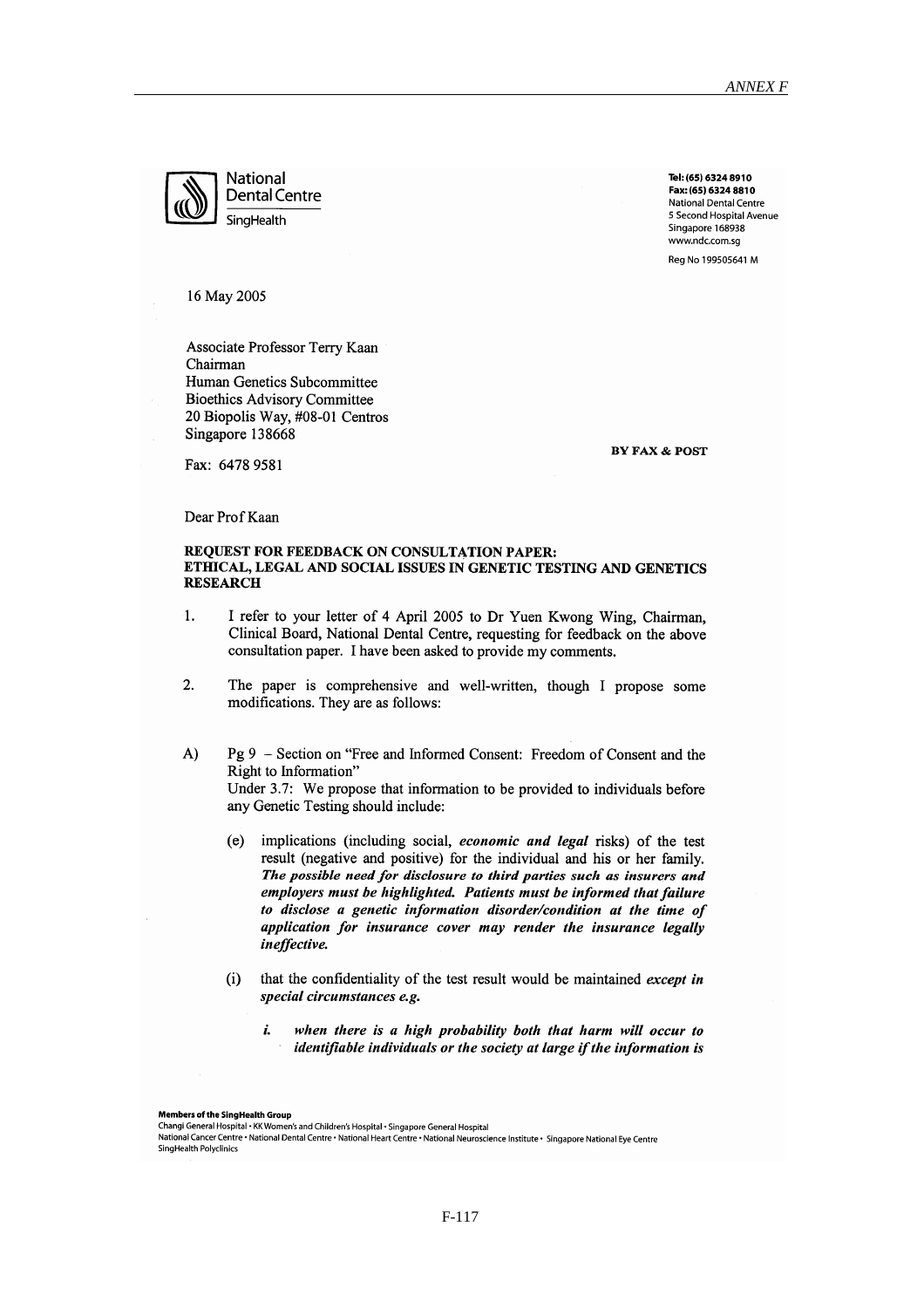withheld and that the disclosed information may actually be used to avert harm.

ii. when the harm that identifiable individuals (if any) would suffer would be serious.

I am well aware that these points have been addressed under the section of "Genetic Counselling: Pre-test Genetic Counselling" on Pg 34, 6.58. But as the paper has rightly stated that the physician taking consent for the genetic test may not be the same offering genetic counselling, it is thus imperative that these points be reiterated in the section on "Free and Informed Consent". It is also better that these points be stated in the Patient Information and Consent Form as these carry the most important and pertinent implications to the patient apart from the psychological/emotional burden to the patient and his genetic relatives. If I am a patient, I will certainly want to know these and weigh these against the benefits of genetic testing. When the test is undertaken will also become a consideration.

 $B)$ Pg 18 - Section on "Direct Supply of Genetic Testing to the Public": -Under 4.11 Last Line: For a similar reason, the advertising of direct genetic tests to the public should be strongly discouraged.

I am of the opinion that this is open to interpretation, and is not legally binding. Since your committee has recommended that Clinical Genetic Testing should be confined to a healthcare context (Recommendation 1) and discourages free public access to Genetic Testing, would it not be more appropriate to "prohibit advertising of direct genetic tests to the public", particularly by medical laboratories. This should be differentiated from Patient Information Pamphlets/Notices versus advertising to "sell a product/service".

 $\overline{3}$ . Except for a typo error on Pg 23, 6.14, Line  $1 - \text{``practical''}$  should be replaced by "*practised*" - I congratulate you and your committee on a job well done.

Yours sincerely

DR TEH LUAN YOOK **CHAIRMAN** NDC INSTITUTIONAL BOARD REVIEW

 $Cc$ Dr Kwa Chong Teck, Executive Director, NDC Dr Yuen Kwong Wing, Clinical Advisor, NDC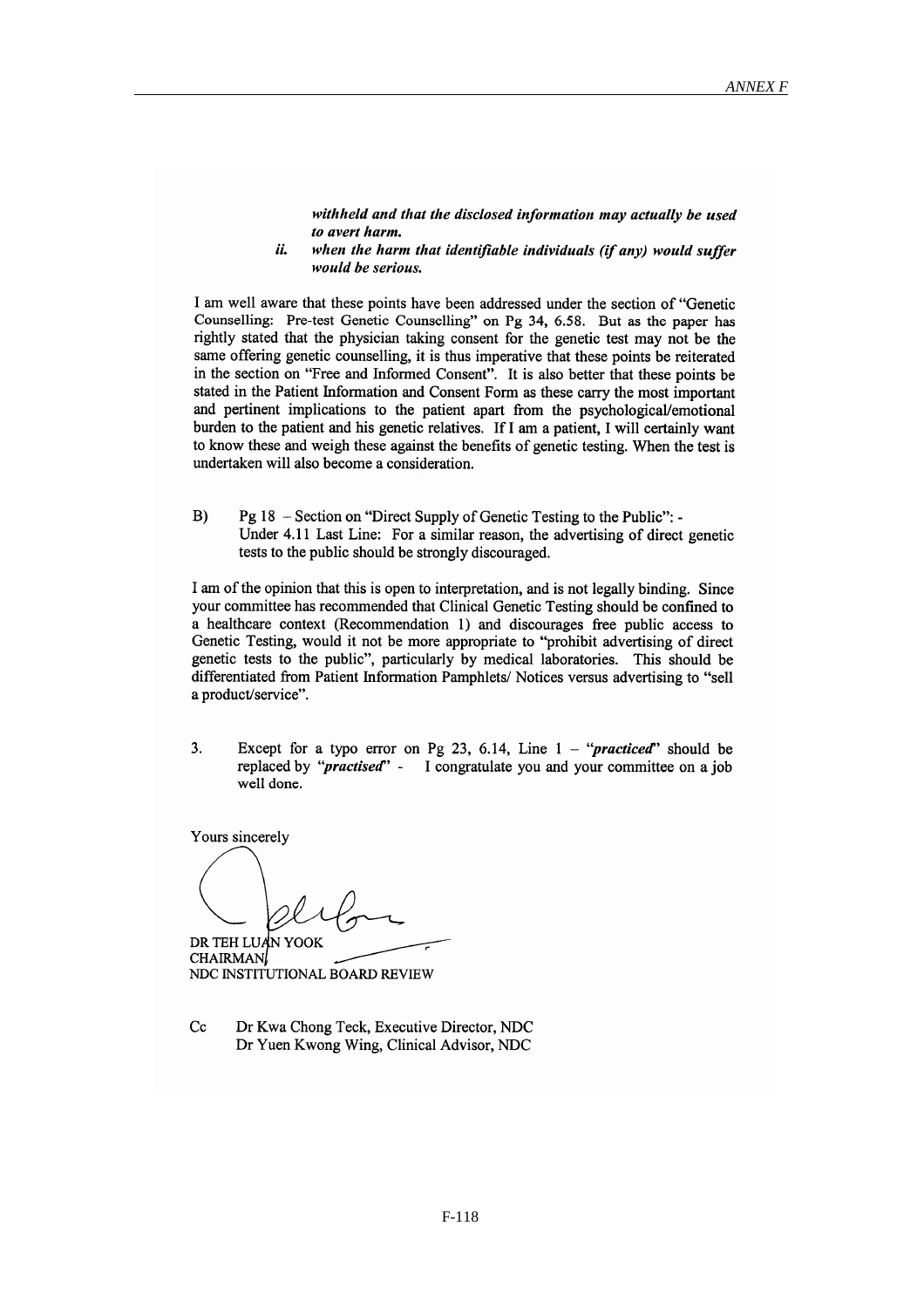

Mistri Wing<br>17 Third Hospital Avenue Singapore 168752 Tel: 6436 7800<br>Tel: 6436 7800<br>Fax: 6227 3562

Reg No 199801148C

10 May 2005

A/Prof Terry Kaan Chairman, Human Genetics Subcommittee Bioethics Advisory Committee 20 Biopolis Way #08-01 Centros Singapore 138668

Dear A/Prof Kaan

#### **REQUEST FOR FEEDBACK ON CONSULTATION PAPER**

Thank you for your letter of 4 April 2005.

As requested, please find enclosed feedback from Dr Hwang Nian Chih, Acting Head, Cardiac Anaesthesia, National Heart Centre.

Thank you.

Yours sincerely

A/Prof Koh Tian Hai Medical Director, National Heart Centre

A:bac - feedback 100505

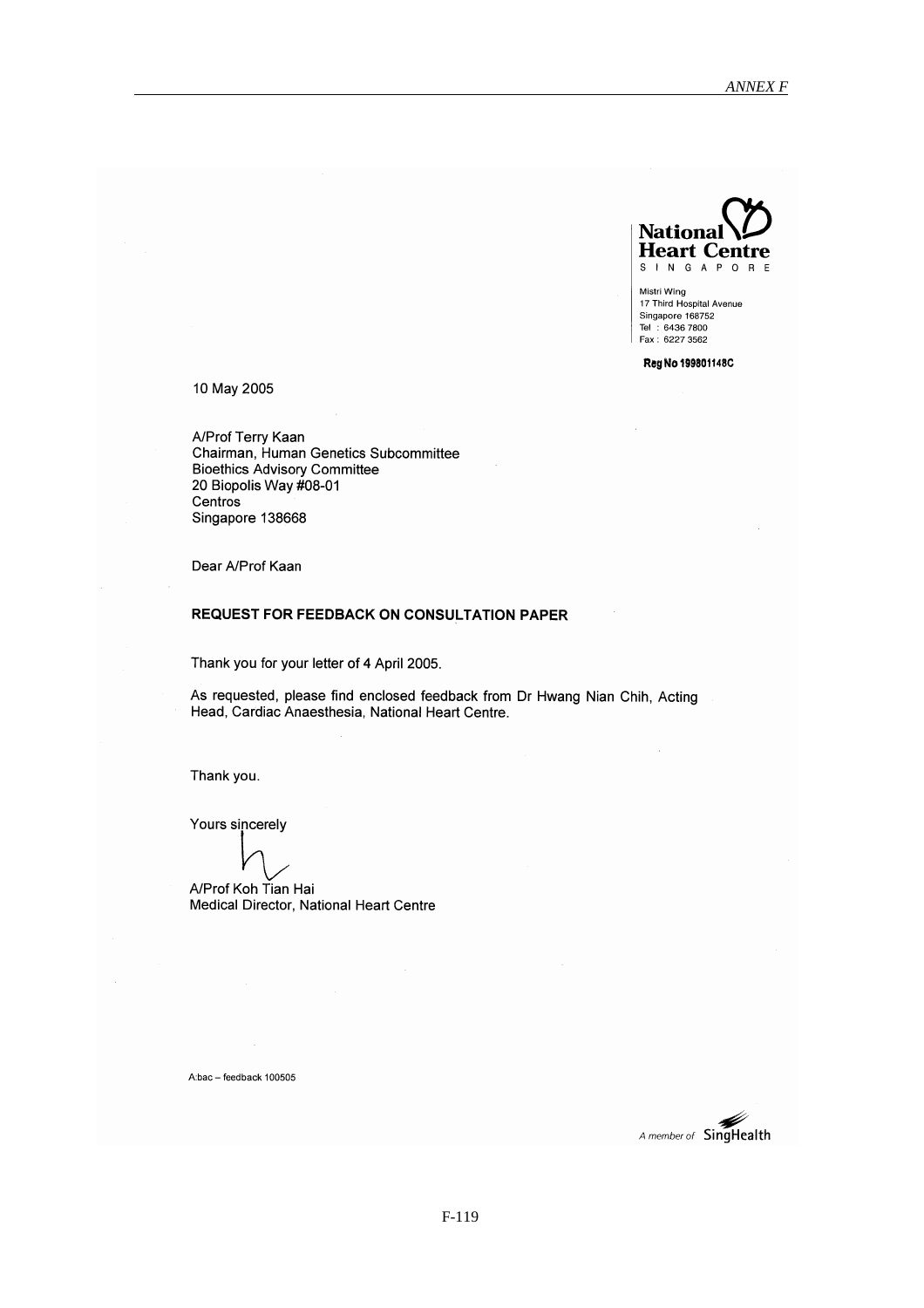$321$ In cases of dependent relationships, it is important to ensure that consent is both informed and freely given. The Nuffield Council on Bioethics stated that special care is necessary when seeking consent from prisoners, student volunteers and individuals who do not speak English.<sup>15</sup> Similarly, it would be unacceptable for those in positions of power to engage in actions that either coerce individuals into taking genetic tests or inhibit individuals from taking the same for fear of social or economic disadvantage as stated by the Human Genetics Society of Australasia.<sup>16</sup> We agree with these statements. Where there are reasons to believe that a person agrees to Genetic Testing for fear of losing healthcare benefits, this misconception should be corrected. One way to do this is to expressly indicate when obtaining consent that however a person decides, any healthcare, employment, welfare, or other benefits that are currently provided or in prospect, will not be jeopardised.

. Those who paradition 6: Genetic Testing involving vulnerable persons should be conducted<br>only if annonriate free and informed survey! only if appropriate free and informed consent has been obtained. In the case of persons in special relationships, extra care should be taken to ensure that the consent is freely given. Clinical Genetic Testing should only be conducted if it is medically beneficial Genetic Testing for research should only be conducted if the research is considered of sufficient importance and there is no appropriate alternative test population.

# to the disease

#### **Confidentiality and Privacy**

- $322$ Healthcare professionals and researchers involved in Genetic Testing have an obligation to protect the confidentiality of Genetic Information. We note Article 7 of the 1997 Universal Declaration on the Human Genome and Human Rights of the United Nations Educational, Scientific and Cultural Organisation (UNESCO), which states: "Genetic data associated with an identifiable person and stored or processed for the purposes of research or any other purpose must be held confidential in the conditions set by law." The WHO has similarly stated: "Genetic data should only be used to advantage and empower an individual or family, and for better treatment or prevention of disease. Data relevant to health care should be collected and kept by medical geneticists in secure confidential files."<sup>17</sup> We agree with these statements and we are of the view that genetic test results should not be disclosed to third parties, including insurers and employers, without the free and informed consent of the individual.
- $3.23$ Individuals should be provided information on how their privacy will be protected. before they consent to Genetic Testing. We agree with the HGC's position that Genetic Information should generally not be obtained, held or communicated without<br>the free and informed consent of the individual.<sup>18</sup> Certain individuals may be unwilling to share or divulge their Genetic Information to their family members, other healthcare professionals or researchers. Hence, healthcare professionals and researchers should exercise special care in protecting the individual's privacy and the confidentiality of such information. However, we reiterate our view that the ethical principle of privacy and confidentiality is not an absolute right in itself. There may be

HGC, Inside Information: Balancing Interests in the Use of Personal Genetic Data (2002), at page 42.



 $\overline{15}$ Nuffield Council on Bioethics, Genetic Screening: Ethical Issues (1993), paragraph 4.27.  $16$ 

Human Genetics Society of Australasia, Predictive Genetic Testing and Insurance (1999).  $17$ 

WHO, Proposed International Guidelines on Ethical Issues in Medical Genetics and Genetics Services (1998), Executive Summary. 18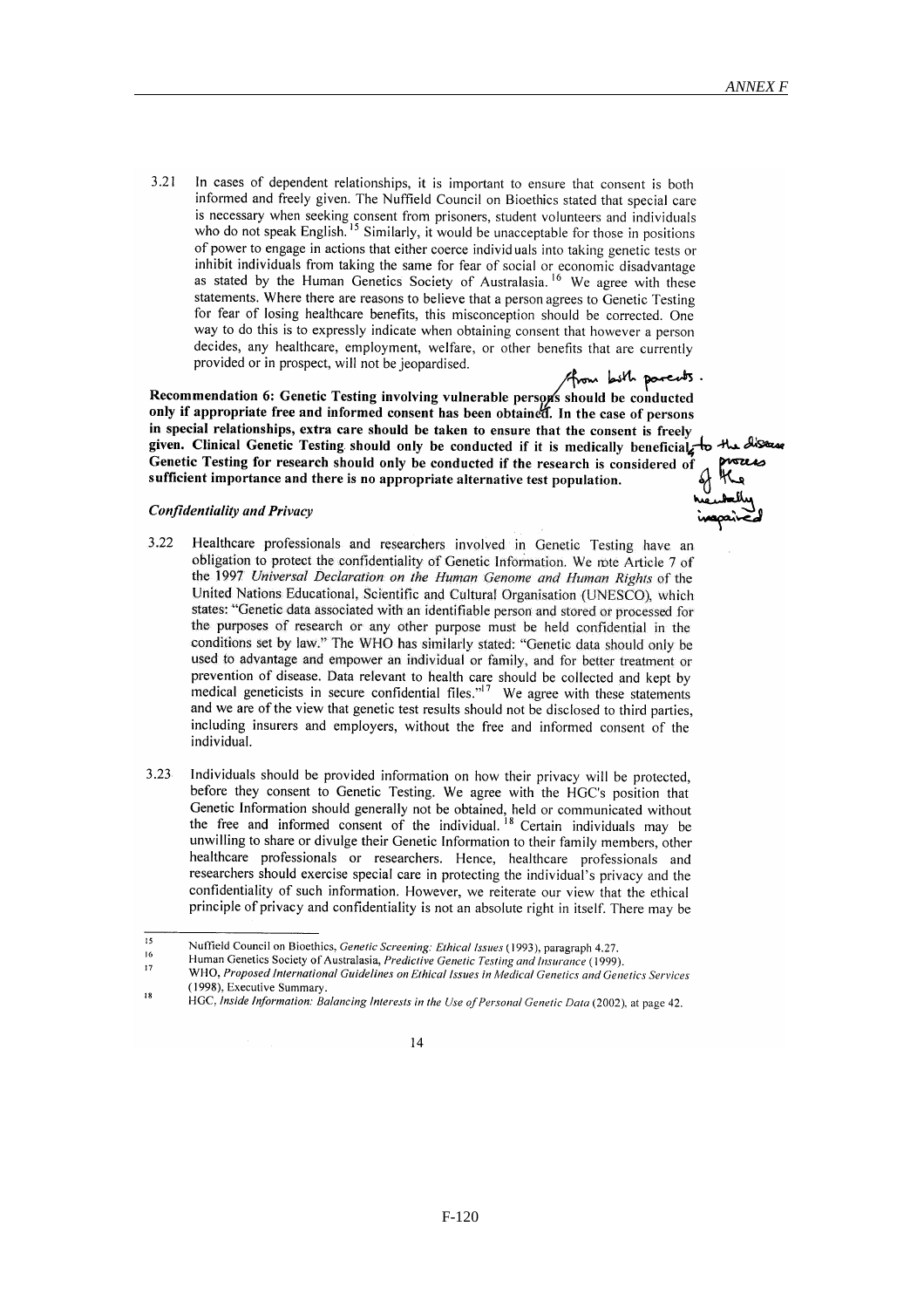NKF

16 May 2005

The Secretariat **Bioethics Advisory Committee** 20 Biopolis Wav #08-01 Centros Singapore 138668

Dear Sir.

Consultation paper feedback on "Ethical, Legal and Social Issues in Genetic Testing and Genetics Research"

Thank you for allowing the National Kidney Foundation Singapore an opportunity to provide feedback on the consultation paper: "Ethical, Legal and Social Issues in Genetic Testing and Genetics Research".

We feel that this consultation paper represents an extremely important move in the right direction, given the context of an increasing amount of biomedical research being carried out in Singapore.

After thorough reading and examination of this paper, we have the following comments to offer:

In Recommendation 3, 'consent should also be obtained for future clinical and/ or research use of tissue specimens' - This has implications for many of the current research practices being carried out in our healthcare institutions. Currently, blood and tissue samples being collected for routine investigational purposes are not subject to the consent process. It is assumed that if the data is de-identified and retrospective in nature, it may be suitable for usage. Our view is that de-identified data should fall under this category also and that consent should thus be sought. It would be useful if the council could provide a template for consent for future, hitherto unknown research purposes to be used at the point of tissue collection.

In Recommendation 15, reference is made to 'serious genetic diseases'. We submit that the definition of serious genetic diseases should be made clear and a list of such diseases provided as an annex to the recommendations.

In Recommendation 21 on the qualifications of personnel who can 3) interpret genetic tests - 'Healthcare professionals who are appropriately qualified or have sufficient experience'. We feel that this statement is insufficient and too vaque as a safequard to ensure that only a select group of healthcare professionals have ready access to genetic tests. Perhaps a register of such professionals should be established at least initially and the guidelines gradually relaxed. This should prevent unnecessary abuse of confidential data. Previous similar exemplary safeguards can be drawn from the pharmaceutical industry when Viagra was first introduced, only endocrinologists and urologists were allowed to prescribe and once the safety was well established, this was expanded to all practitioners.

National Kidney Foundation 81 Kim Keat Road, Singapore 328836 Tel: (65) 6299 0200 Fax: (65) 6299 3164 E-mail: service\_quality@nkfs.org Website: www.nkfs.org ROC No. 200104750M

**PATRON** Mrs Goh Chok Tong

**PATRON GOLDEN HEARTS FUND<br>FOR THE ELDERLY** Mr Jacky Cheung

**EXECUTIVE COMMITTEE**<br>IMMEDIATE PAST CHAIRMAN Prof Khoo Oon Teik

**CHAIRMAN** Mr Richard Yone

**VICE-CHAIRPERSONS** Ms Lee Seok Tin

Mr Alwyn Lim<br>Assoc Prof Lawrence Ch

**HON SECRETARY** Mr T T Durai

HON TREASURER Mr Loo Say San

**ASST HON TREASURER** Mr Kweh Soon Han

**COMMITTEE MEMBERS** Mr Chow Kok Fong

Dr Gerard Chuah<br>Ms Matilda Chua Dr Ronald Ling<br>Mr William Teh

**GENERAL COUNCIL PRESIDENT** Mr Richard Yong

**VICE-PRESIDENT** Mr Shaw Vee Mena

HON SECRETARY Mr T T Durai

**HON TREASURER** Mr Loo Say San

**COUNCIL MEMBERS** Dr Koh Eng Kheng<br>Mr Tan Tock San Mrs Cecilia Wee Chong Jin

**MEDICAL ADVISORS, NKF** Dr Kivoshi Kurokawa Diversion Contracts<br>Institute of Medical Science<br>Tokai University

HON ADVISOR Dr Andrew G K Chew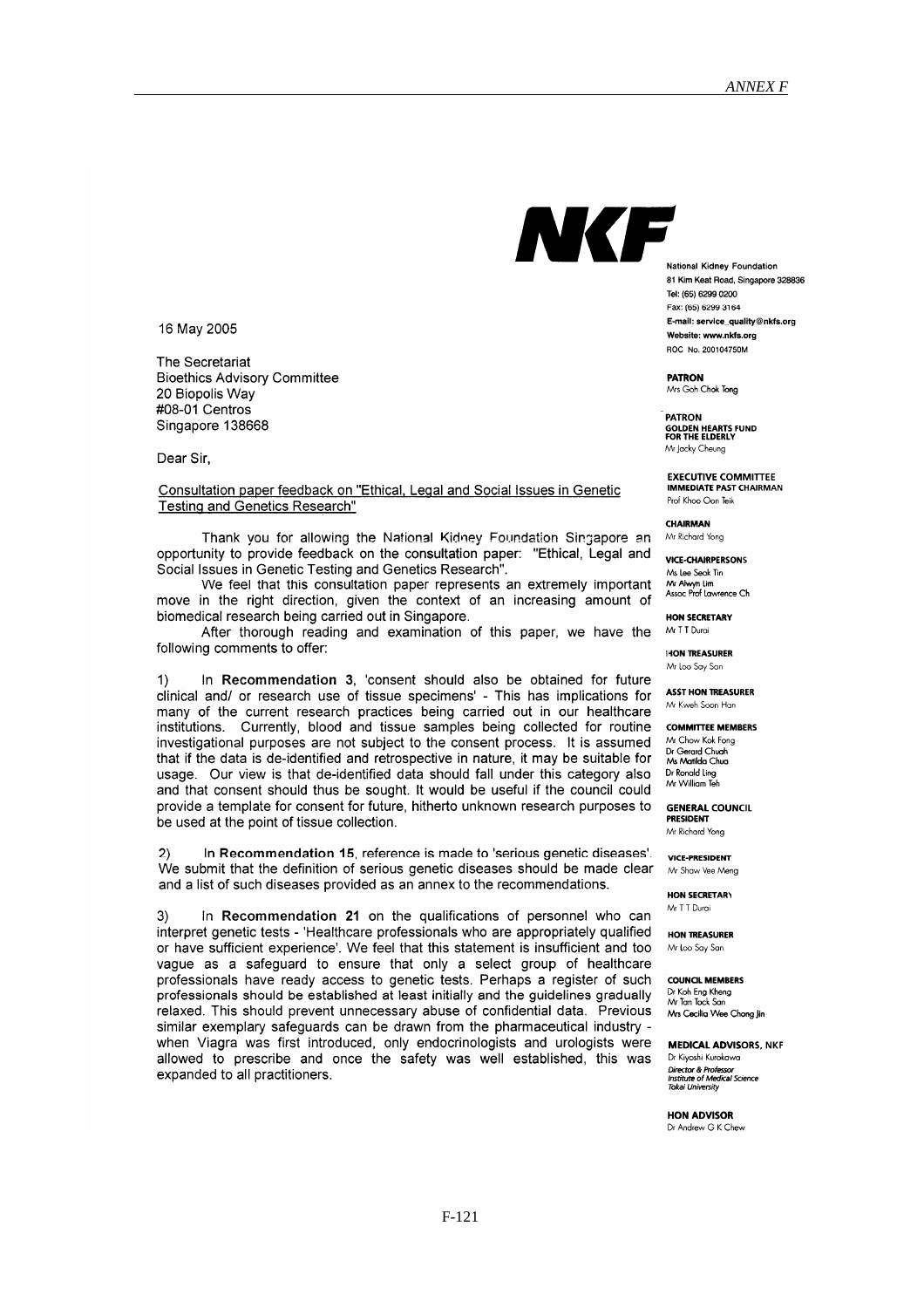$4)$ Lastly, may we also recommend the inclusion of a broad clause allowing non-consented use of tissue/ blood samples in times of national emergencies i.e. for identification of subjects during mass casualty events.

We hope that our comments were constructive and of use to the committee. Once again, please accept our appreciation for the opportunity to provide feedback on an issue that is of prime importance in our drive to be a premier biomedical research hub.

Thank you

Yours sincerely,

**ODRShi**  $\mathbf{r}$ 

Dr Benjamin Chua MBBS, MHSc(Duke), MRCS(Ed) Associate Director Clinical Research Office Medical Affairs and Planning NKF Singapore

Dr Jeremy Lim MBBS, MPH(Hopkins), MRCS(Ed), MMed (Surg) Head, Medical Affairs and Planning NKF Singapore

NKF

National Kidney Foundation 81 Kim Keat Road, Singapore 328836 Tel: (65) 6299 0200 Fax: (65) 6299 3164 E-mail: service quality@nkfs.org Website: www.nkfs.org ROC No. 200104750M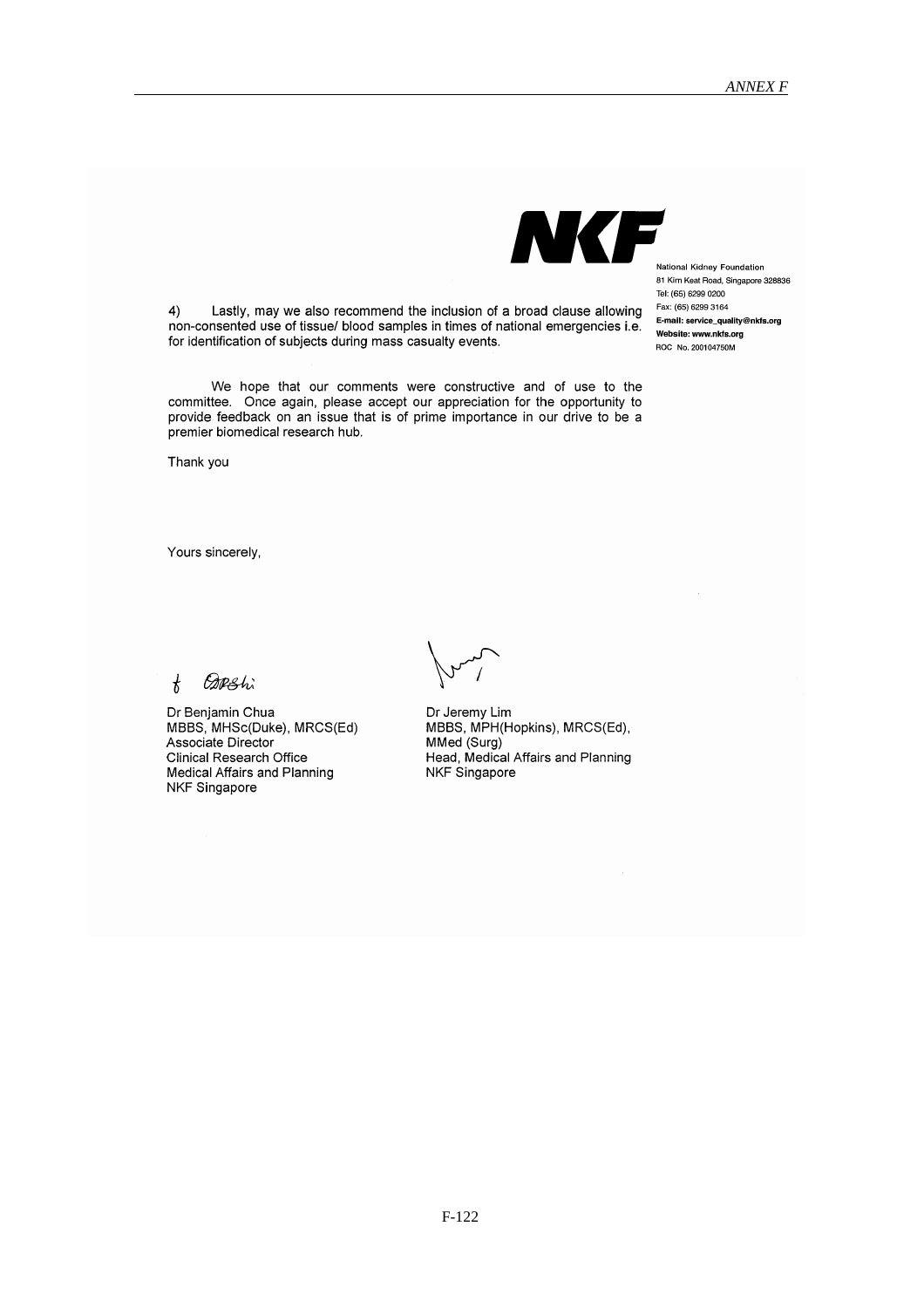### **NMEC's input to BAC's Consultation Paper on "Ethical, Legal and Social Issues in Genetic Testing and Genetics Research"**

#### **1 General Ethical Considerations**

- 1.1 With regards to Para 3.3 stating that "If there is a possibility for sample taken for clinical purposes which may be used for research in future, this must be made known to the patient….", NMEC proposes that this be made known to the patient in writing.
- 1.2 With regards to Para 3.9(e) stating that "participants in genetic testing for research should be provided with information regarding the confidentiality of records identifying the tested individuals. NMEC suggests that the clause "subject to the regulation of discovery of medical information in Singapore" be added.
- **2 Recommendation 1 (Genetic Information Derived from Clinical Genetic Testing should be confined to a healthcare context, owing to its complex nature and the need for professional input. Accordingly, it should be regarded as medical information and the highest ethical standard should be applied in its derivation, management and use)**
- 2.1 NMEC proposes to add that the approval for genetic testing/ trial should be sought from the Institutional Review Board (IRB)/Institutional Ethics Committee (which reviews and monitors all research work with special attention to the requirements for free and informed consent and medical confidentiality).
- 2.2 NMEC proposes that BAC defines what the "highest ethical standards" for medical and genetic information's management and use will be, as medical records are actually discoverable.
- **3 Recommendation 3 (Genetic Testing should be voluntary and conducted only after free and informed consent has been obtained. Consent must be based on sufficient information, which includes the nature, purpose, risks and implications of the test. Consent should also be obtained for future clinical and/or research use of tissue specimens)**
- 3.1 NMEC suggests that re-consent (signed) is necessary for a change in purpose for the use of the genetic information. If this is not possible, re-approval from the IRB should be sought.
- 3.2 In Para 3.9(g), in the context of research involving genetic testing, while it is agreed that subjects should be told they can withdraw from the research at any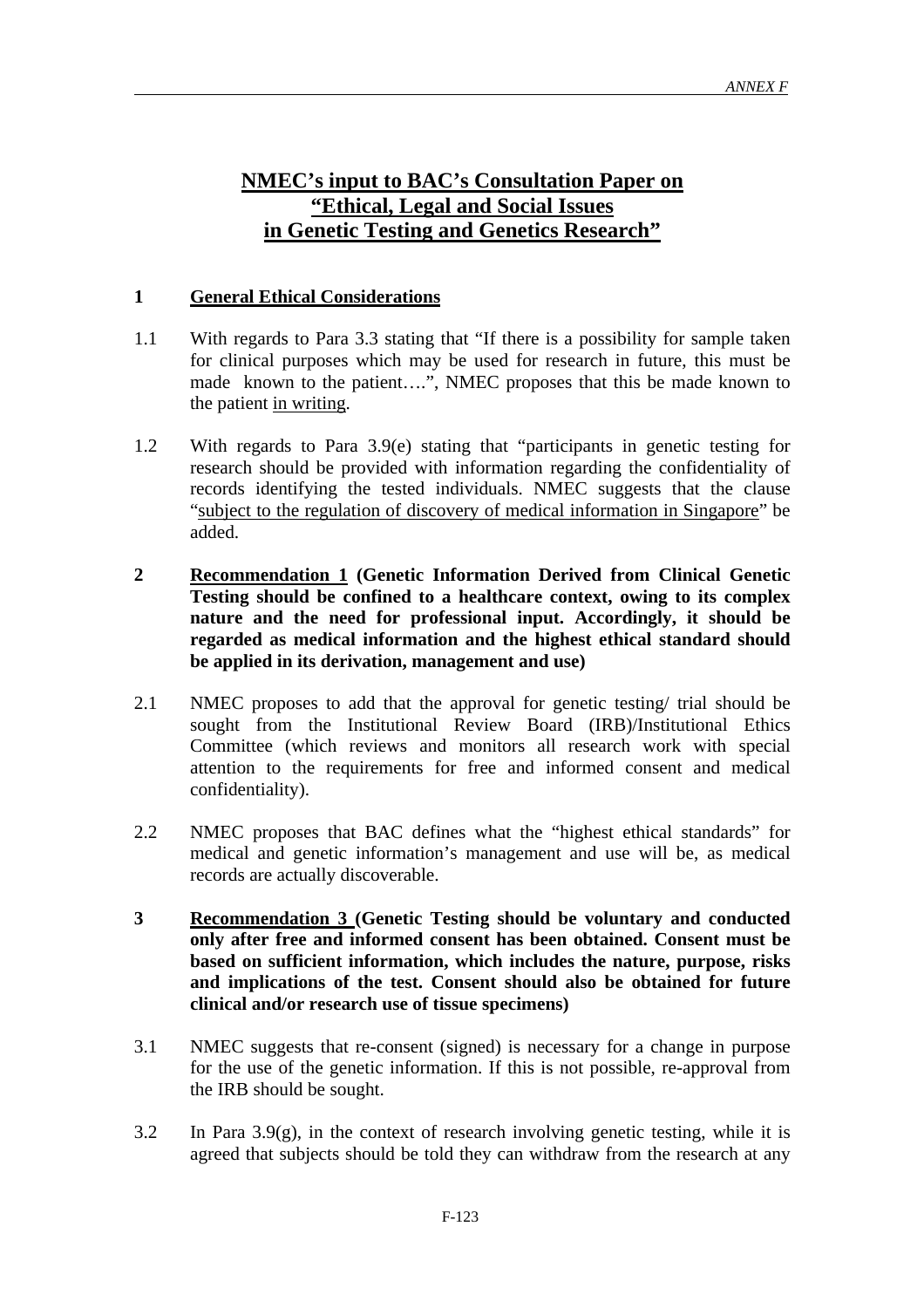time, it is generally felt that subjects should also be told what the withdrawal means. Most subjects being laypersons, would imagine that their withdrawal would mean not only their sample is destroyed but also the genetic information already derived from the sample would be destroyed. But this may not always be the case. On the contrary, the information is often de-identified and retained. If the researcher is willing to remove all patient identifiers and make the information subsequently untraceable, can the researcher keep the information even after the subject withdraws his consent? The implications of a withdrawal from the research should be properly explained to the subjects.

- 3.3 NMEC suggests that the report clarifies whether tissue typing performed to detect the HLA typing of an individual is considered as genetic testing.
- **4 Recommendation 4 (An individual should be informed of the test result without undue delay unless he or she has indicated the wish not to know. However, the test result of newborn babies and children for treatable conditions should be disclosed. In research involving genetic testing, researchers should inform the individual prior to participation in the research whether the genetic information so derived will be disclosed from him or her)**
- 4.1 NMEC proposes that the researchers should also inform the subject the following information:
	- For how long the specimen will be kept, and when it will be destroyed;
	- That he may request for the specimen to be withdrawn from storage and destroyed at any time;
	- That confidentiality will be maximized by double-coding; one code for the sample and another for the DNA; and
	- That genetic information if released could potentially be misused and affect his employability and insurability.
- 4.2 In Para 3.10, there should not be an issue as to the individual refusing to disclose a test result that may be medically beneficial to a third party. Individual rights take precedence and free and informed consent from the individual should still be obtained.
- 4.3 With regards to Para 3.11 stating that "...a healthcare professional may decide to postpone disclosure of the test result if the individual is not in a suitable condition to receive such information. This may arise when the test result reveals a condition that cannot be medically treated or alleviated", it is generally understood that sometimes the disclosure should be deferred if the patient is too ill to receive the information at the time, However, it is not clear why this should be the case when the test results reveals a condition that cannot be medically treated or alleviated, or whether it should also apply if the patient is well, but just that the information relates to a condition that cannot be medically treated or alleviated.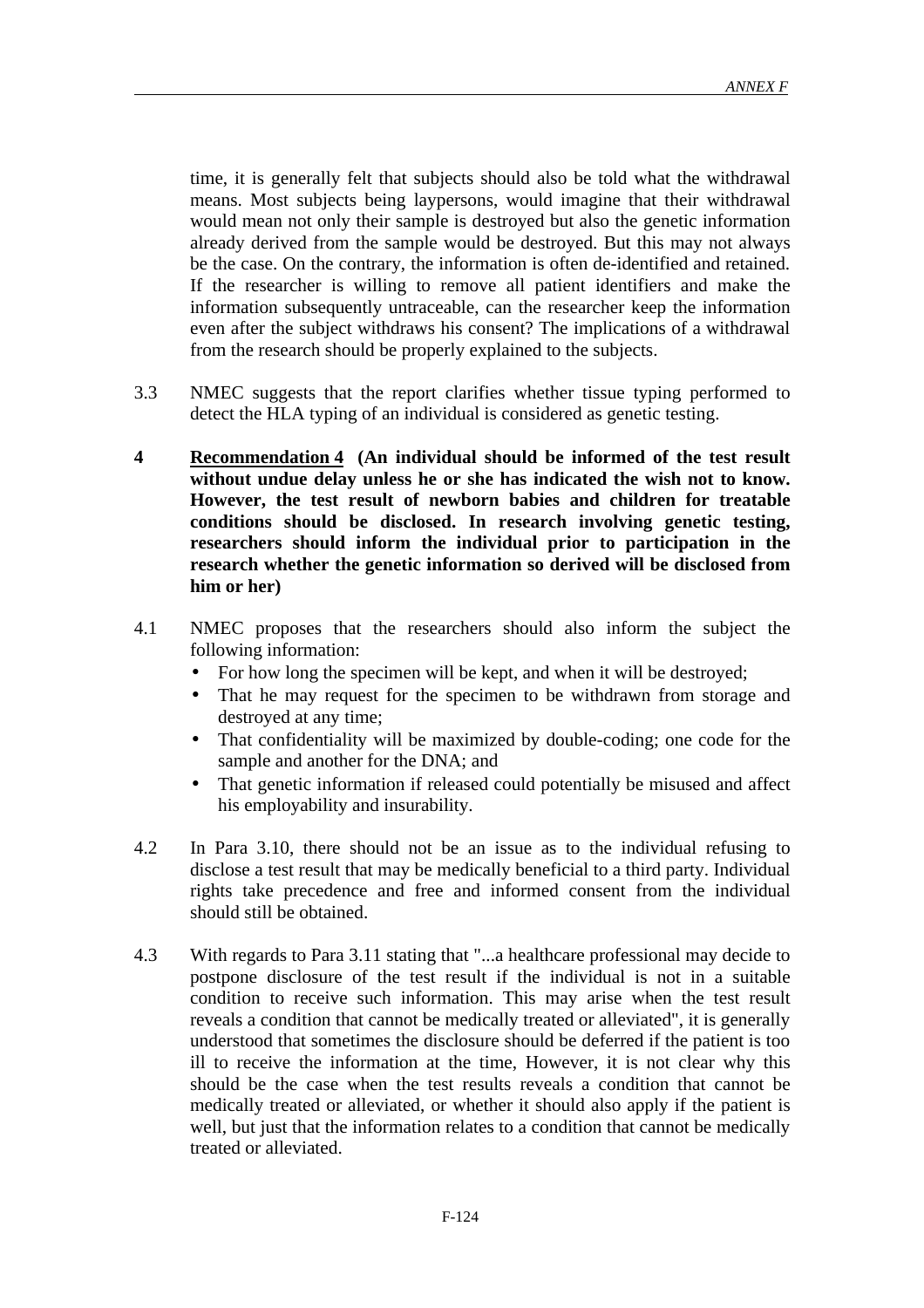- 4.4 Hence, it is proposed that so long as the genetic counseling prior to the test is performed correctly, the possibility of the information revealing such a untreatable condition should already be told to the patient and if he has agreed he wants to know, it is not for the doctor to exercise therapeutic privilege to withhold the information anyway. Therefore, the report should clarify if it means to refer only to a deferment of the disclosure or whether it is suggesting that doctors should have a right not to disclose the information at all so long as the test result reveals a condition that cannot be medically treated or alleviated, if they feel that the person would be unwilling to accept the information. There are problems if the patient is not informed even if the concern is based on a therapeutic privilege - this is because conditions that cannot be medically treated or alleviated at the present time may not always be so in the future, and if doctors wishes to withhold the information, are they going to be responsible to keep track of the information so that the information can be disclosed at a subsequent time when treatments for the condition become available? That would be a terrible burden for doctors to bear. It would be best to do a proper job of **pre-genetic testing counselling** to ensure the person is ready to receive the information, then disclose it when available
- **5 Recommendation 5 (We do not recommend the broad use of Genetic Testing on children and adolescents. Confirmatory Testing and Predictive Testing for genetic conditions where preventive intervention or treatment is available and beneficial in childhood are recommended. Carrier Testing should generally be deferred till the child is mature or when required to make reproductive decisions. Predictive Testing should generally be deferred where there is no preventive intervention or treatment, or where intervention or treatment is only available and beneficial during adulthood. However, in exceptional circumstances, parents and the physician should have the discretion to decide regarding Carrier and Predictive Testing, and genetic counselling should be an intrinsic part of the testing process)**
- 5.1 NMEC proposes to insert the definition of "Predictive Testing" for genetic condition as its scope changes with technology. It can be defined as testing that:
	- Improves life based on results.
	- Provides information helpful for prescribing drugs.
	- Suggests ways to avoid disease that one may be predisposed to.
	- Predicts drug reactions.
- 5.2 In Para 3.14, it is stated that "when considering whether the child or adolescent's best interest is met by genetic testing, it should be considered in the context of the family". NMEC recommends deleting this statement and substituting that the context should in the interest of the minors only and the minor should not be tested in the family's interest.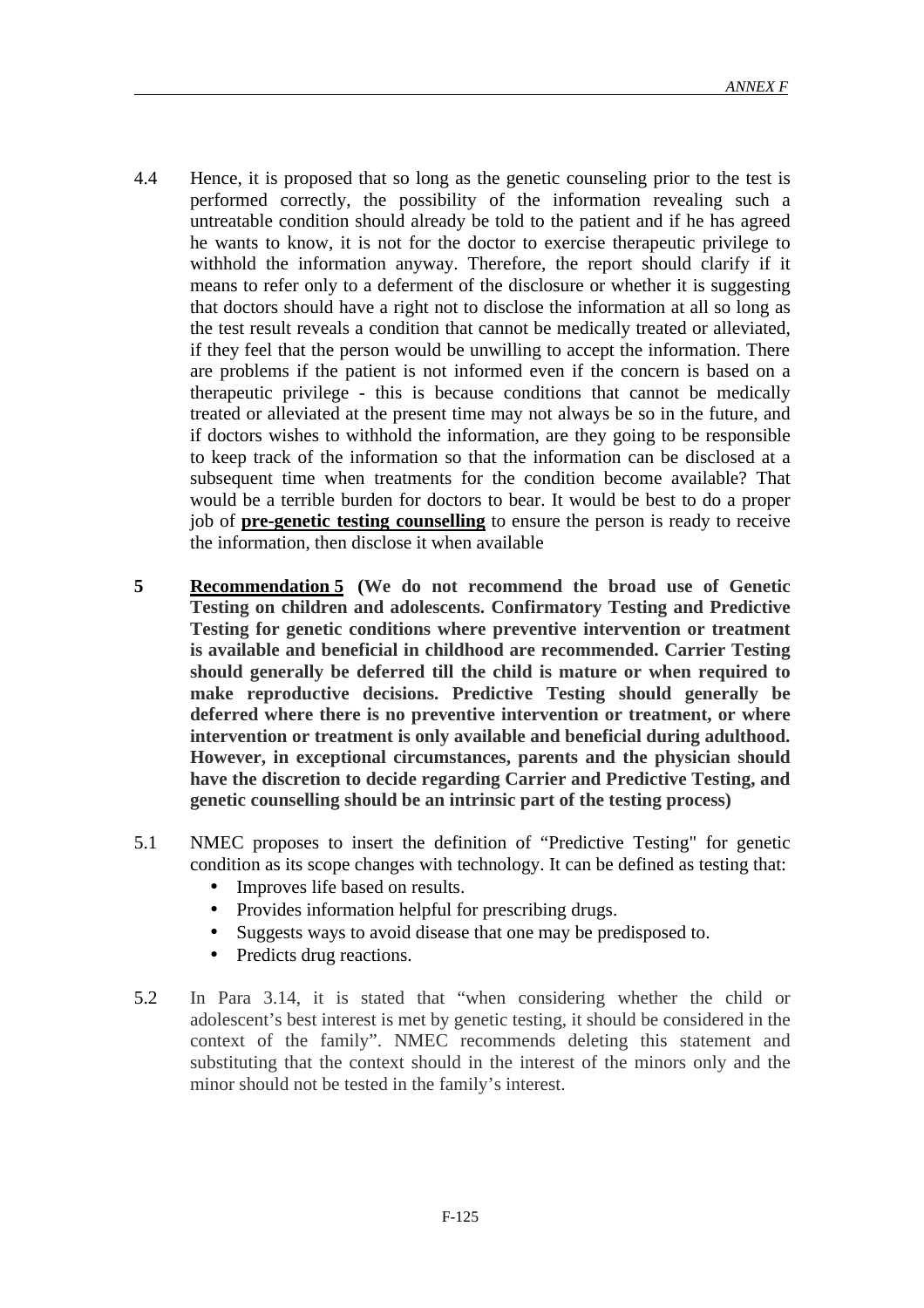- 5.3 In Para 3.16, it is recommended to include psychological assessment to determine the capacity of the child or adolescent to participate in consent-taking process.
- **6 Recommendation 6 (Genetic Testing involving vulnerable persons should be conducted only if appropriate free and informed consent has been obtained. In the case of persons in special relationships, extra care should be taken to ensure that the consent is freely given. Clinical Genetic Testing should only be conducted if it is medically beneficial. Genetic Testing for research should only be conducted if the research is considered of sufficient importance and there is no appropriate alternative test population)**
- 6.1 NMEC recommends that the report clarifies "vulnerable" persons who do not have the capacity to give consent like the mentally ill or impaired. It should also be useful to elaborate what the term "medically beneficial" to whom / the person having the test done.
- 6.2 In Para 3.19, the report recommends that "genetic testing for the mentally impaired should only be allowed with the consent of a person legally authorised to decide on his or her behalf". It is not clear if this is meant to apply only to Genetic Testing for research, or to Genetic Testing in general. Para 3.18 seems to differentiate between the two but in the final statement in 3.19, it just refers to "Genetic Testing". Therefore, whether the need for a court order appointing a Committee of the Estate or Person and consent from that person should be a strict requirement also for Clinical Genetic Testing when it is in the best interests of the mentally impaired person? Or when will it be imperative to diagnose the existence of genetic disease in family members? Right now, doctors can decide to carry out treatment in the best interests of a patient who is unable to give consent and when there is no one authorised to consent on his behalf. Is the requirement of consent from a court ordered legal guardian going to impose new requirements to be fulfilled if genetic testing is to be allowed?
- 6.3 In Para 3.20, it is proposed that the NS men and those serving in the military should also be considered to be persons in relationships of dependence. This is particularly so since their employer is the government whose access to information may be far greater than your typical employer. What if the military wants the genetic information of a soldier to be put into a dossier on the individual? Would they be allowed to call for the information?
- **7 Recommendation 7 (Genetic test results should not be disclosed to third parties, including employers and insurers, without the free and informed consent of the individual)**
- 7.1 NMEC agrees with the recommendation in Para 3.22 that "genetic test results should not be disclosed to 3<sup>rd</sup> parties, including insurers and employers, without the free and informed consent of the individuals". However, this is in conflict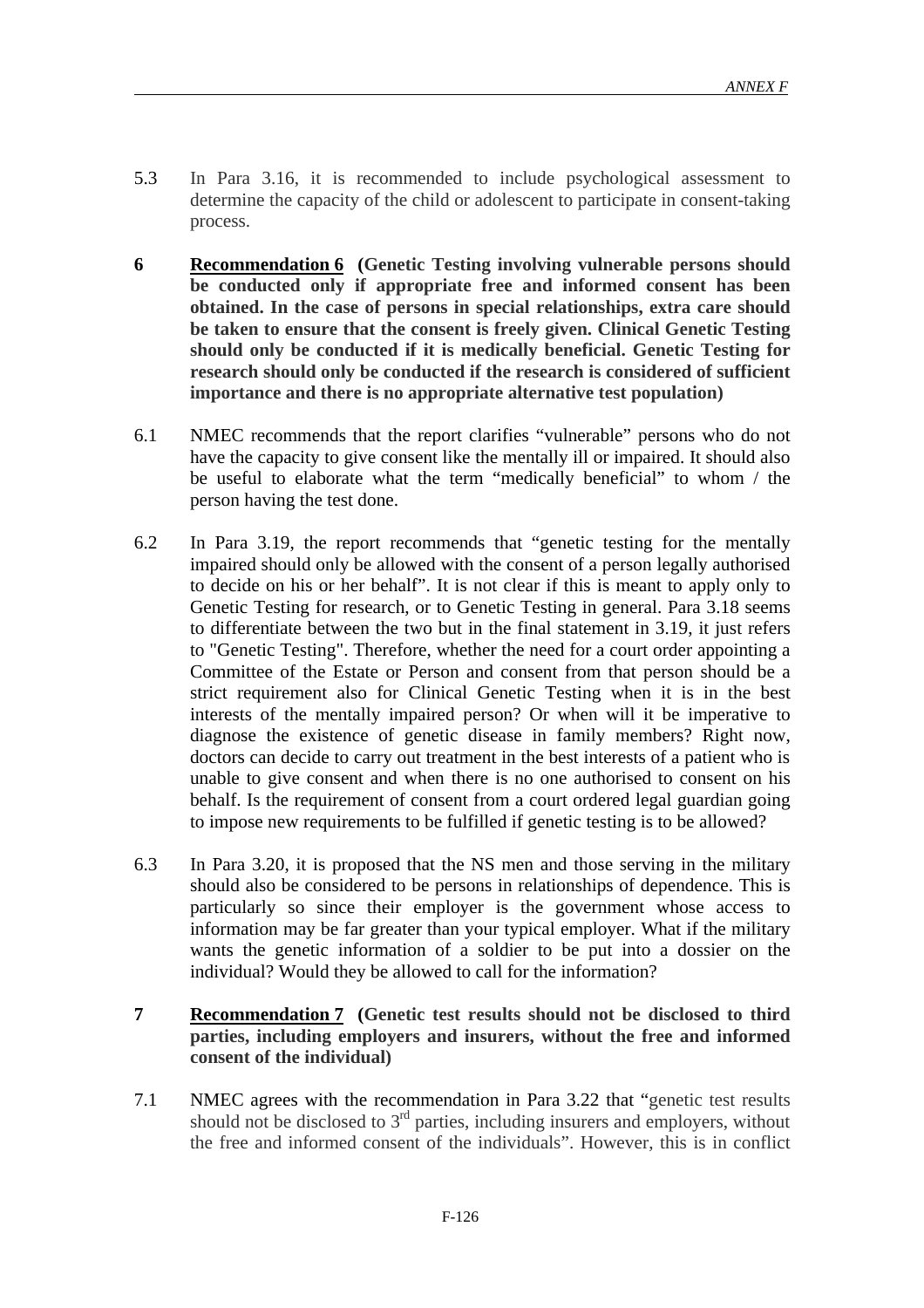with statements in Para 3.10 and Para 3.23 that the ethical principle of privacy and confidentiality is not an absolute right in itself. This statement also contradicts our current legislation on discovery of medical information in Singapore.

- 7.2 In Para 3.24, while the report provides some guidance in this area of when a doctor can disclose in breach of the duty of confidentiality, it is strongly recommended that this area be covered by legislation much like we see for HIV/AIDS disclosure in the Infectious Diseases Act, so that doctors are properly protected and there is greater clarity of when the exceptions apply.
- **8 Recommendation 8 (Genetic Testing should be conducted through the intermediation of a qualified healthcare professional. Accordingly, the advertising of genetic tests by manufacturers or suppliers to the public is strongly discouraged. A comprehensive regulatory framework should be established for access to Genetic Testing services. Genetic tests that provide predictive health information should not be directly offered to the public)**
- 8.1 NMEC proposes to add that advertising is strongly discouraged and should be regulated by the Ministry of Health or designated bodies. A regulatory framework is needed as soon as possible.
- 8.2 In Para 4.10, it was suggested that a comprehensive regulatory framework be established – however, such regulatory bodies will not have jurisdiction over internet or alternative suppliers. Eventually, there may be propositions to suggest that our tight regulatory framework may impede our progress for genetic testing, falling behind our neighbours for such services. Therefore, it is proposed that cooperation with other countries would be needed – probably within ASEAN.

#### **9 Section V on "Special Ethical Considerations for Human Genetics Research"**

- 9.1 NMEC proposes that in Para 5.6(e), there is a need to elaborate the 14 day rules for the embryos  $-$  i.e. notochord development etc.
- **10 Recommendation 10 (Pre-implantation genetic diagnosis is permissible provided that it is subject to control by a relevant authority and limited to serious medical conditions. The relevant authority should license, monitor and assess preimplantation genetic diagnosis to ensure that it is employed within legal and ethical limits)**
- 10.1 NMEC recommends that approval by the IRB is required for the clinical use of PGD as it is still regarded as experimental. A Registry of non-infertile couples undergoing the procedure should be established to review the short- and longterm outcomes of the parents and children.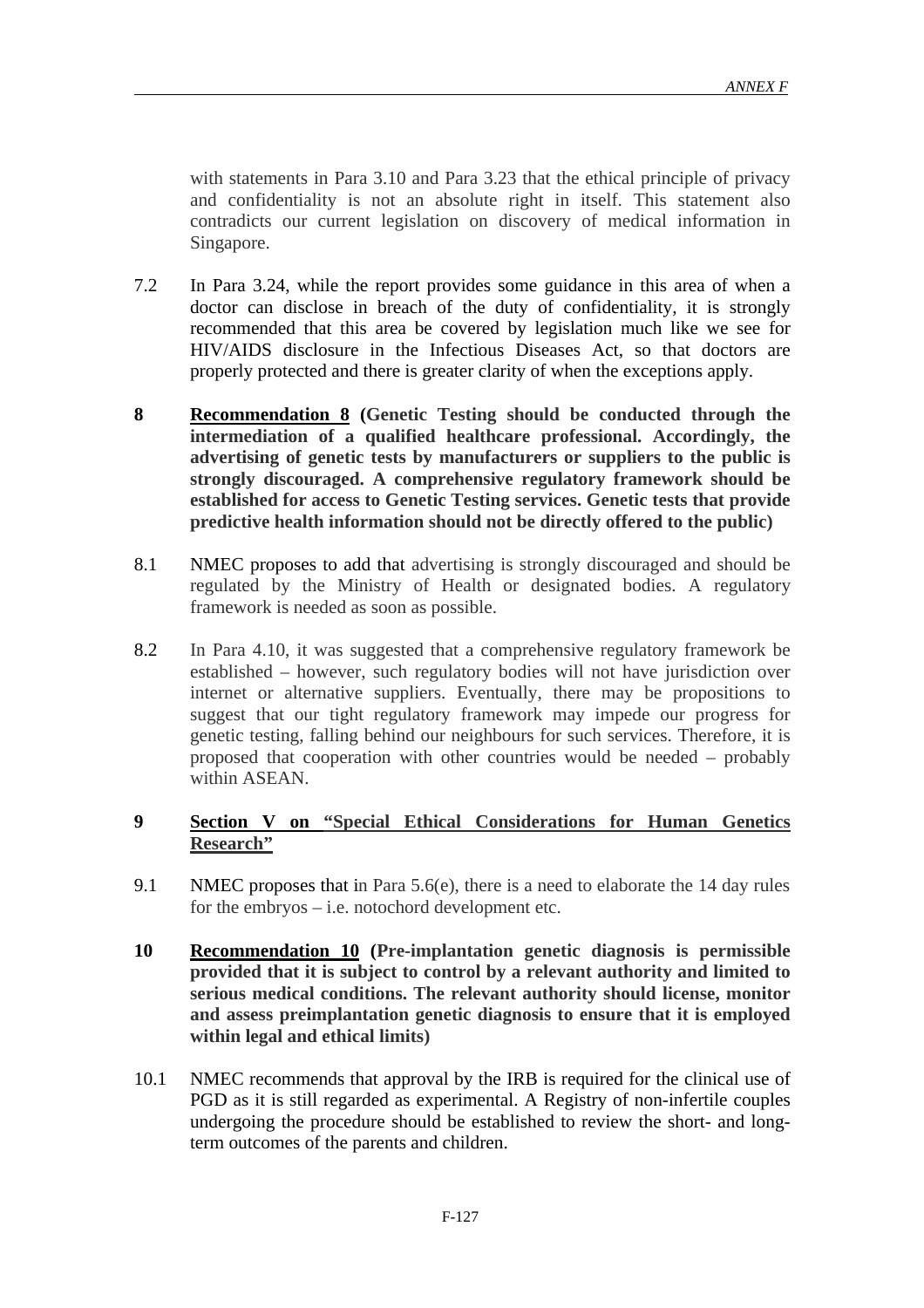- 10.2 In Para 6.15, NMEC proposes that it should be explicitly highlighted what "serious medical conditions" mean and constitute.
- **11 Recommendation 11 (Use of preimplantation genetic diagnosis for sex selection and the selection of certain desired traits for non-medical reasons should be prohibited)**
- 11.1 It should be added that PGD may be viewed as a technology by which cloning may be performed. Therefore, the report should clearly differentiate between these 2 terms.
- **12 Recommendation 12 (Preimplantation tissue typing, whether as the sole objective or in conjunction with preimplantation genetic diagnosis to avoid a serious genetic disorder, is permissible but should be licensed and evaluated on a case-by-case basis)**
- 12.1 NMEC proposes that an appropriate body or agency (e.g. licensing authority or hospital ethics committee) should be named in the report to issue licenses and evaluate the cases for PTT and PGD. Lay participation should be included within these agencies. There should also be an appeal mechanism included in cases of disagreements or disputes with this agency's views. In addition, if PTT for non-medical reasons are not allowed, BAC should address whether Singaporeans could go overseas for PTT and will this child then be registered as a Singaporean.
- 12.2 In the UK, there is a specific authority licensing any unit that proposes to carry out PGD. It looks at various points, including the reliability of the centre (it is quite difficult technically), the risk to benefits ratio of the specific disease tested for - compared to other methods (and will look at specificity and sensitivity issues), the availability of genetic counselling before and after the testing, etc. The license is site and disease specific.
- **13 Recommendation 14 (Prenatal genetic diagnosis should be voluntary, conducted with informed consent and with appropriate pre- and post-test counselling. The prospective parents' choice of whether a genetic disorder warrants a prenatal genetic diagnosis or termination of the pregnancy should be respected)**
- 13.1 NMEC wishes to clarify whether this recommendation would mean that prospective parents have full autonomy to decide on PGD and PTT or only on termination of pregnancy.
- 13.2 With reference to Para 6.27(c), NMEC proposes to substitute "at 12 and 22 weeks" to "between…".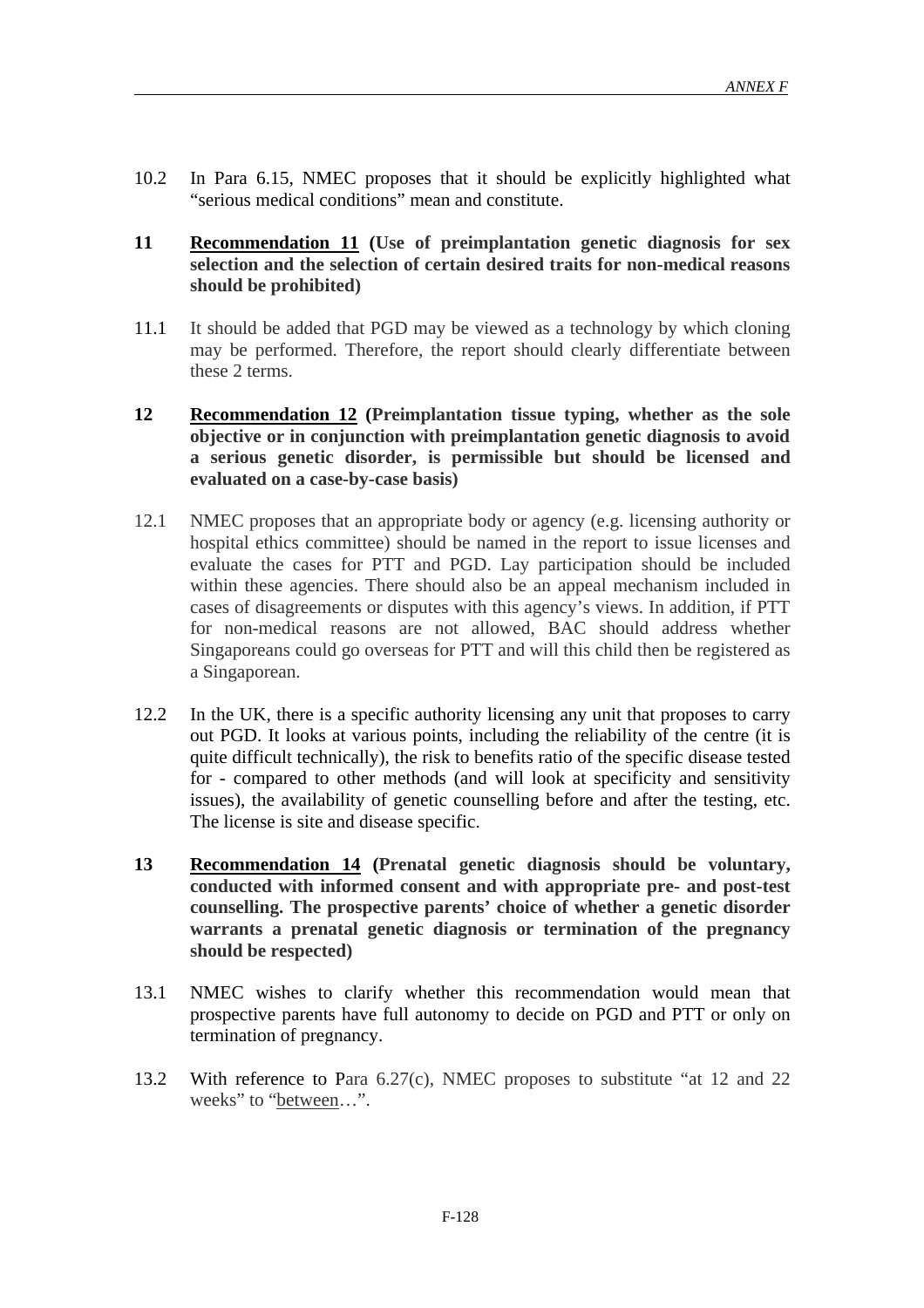- 13.3 In Para 6.31, it is right to state that it is unacceptable to use PND for the selection of any physical, social or psychological characteristics or normal physical variations. However when it pertains to a late-onset diseases in a foetus, this may be a slippery slope. BAC is recommending that PND be limited to serious genetic diseases. But what if it is albeit a serious disease, and the genetic testing can only show a slightly higher susceptibility to developing this late onset disease? Or what if it is serious, but a treatable condition? Can parents still decide to insist on PND because if the foetus can be potentially affected, they would want to have an abortion as they would rather try to conceive a "healthier" child the next time round? The guidelines on PND may have to be more specific if we do not want a slippery slope towards a form of prenatal selection using abortion.
- **14 Recommendation 16 (The appropriate professional bodies should prescribe detailed ethical guidelines on the practice of prenatal genetic diagnosis for their members)**
- 14.1 If the professionals are the "guardians" of the Ethical guidelines, the report should also propose a separate central licensing authority that is able to overrule the Professional body if need be.
- **15 Recommendation 17 (Presymptomatic testing should be available for adults at risk who request it, even in the absence of treatment, after proper counselling and informed consent)**
- 15.1 NMEC proposes to state that presymptomatic testing should be restricted to be performed by medical professionals only.
- **16 Recommendation 21 (Interpretation of genetic test results should only be performed by healthcare professionals who are appropriately qualified or have sufficient experience. Genetic counselling should immediately follow the disclosure of the test result, particularly if the test result is not favourable)**
- 16.1 NMEC recommends that all healthcare professionals providing self-directed genetic testing should employ the services of trained/approved geneticists.

#### **17 Additional Comment**

17.1 It seems extraordinarily restrictive for paediatricians managing patients with potential genetic problems. For example, a child with beta major could have the diagnosis clearly made on blood films, FBC and Hb electrophoresis. Management of future pregnancies for the parents is vital. Genetic tests should not be restrictive in such circumstances.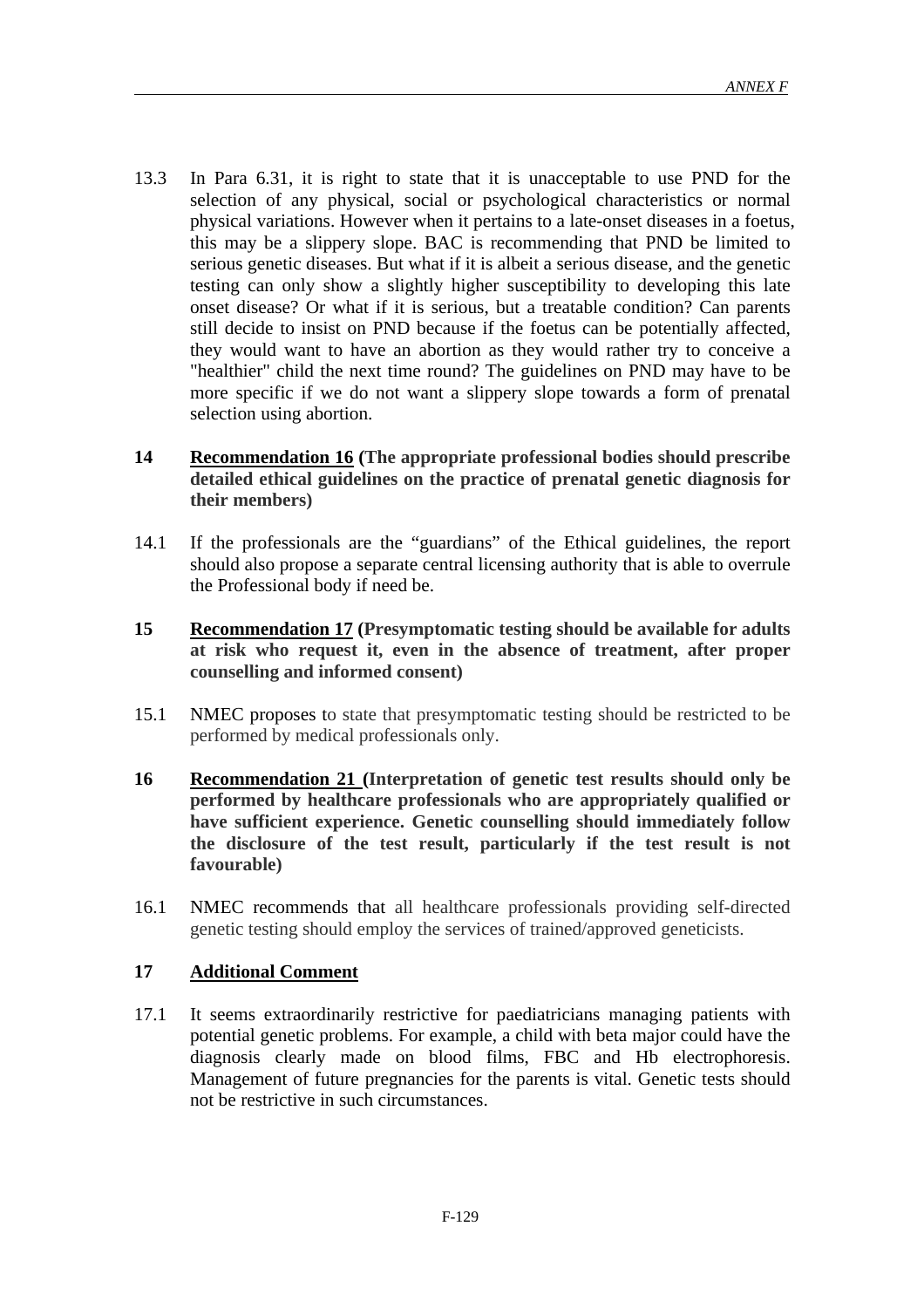

1 Mandalay Road Singapore 308205 Tel: 6253 4455 Fax: 6253 3225 www.nsc.gov.sg

**NATIONAL SKIN CENTRE** 

Dedicated to<br>Excellence in Dermatology

4 May 2005

Associate Professor Terry Kaan Chairman **Human Genetics Subcommittee Bioethics Advisory Committee** 20 Biopolis Way #08-01 Centros Singapore 138668

Dear Prof Kaan

#### **REQUEST FOR FEEDBACK ON CONSULTATION PAPER**

Thank you and your committee for producing this very well written consultation paper.

I have read the paper and also sought comments from relevant colleagues in the NSC. We generally agree with the recommendations contained in the paper.

Other comments are:

- $1)$ How feasible is it to monitor and police laboratories offering genetic testing from overseas or via the Internet?
- $2)$ In view of the fact that there are numerous genetic tests and a long list of genetic illnesses, is it better to concentrate on conditions that are severe or have significant ethical, legal and social impacts?
- $3)$ What would be the advice for doctors who advise genetic testing in children whose parents adamantly refuse such testing, and such testing will be of benefit?
- What would the advice be for matured children wanting to be tested but parents  $4)$ refusing such testing?
- Would the archiving of specimens obtained for genetic testing be allowed and  $5)$ under what conditions?

Yours sincerely

A/Prof Roy Chan Director

DID: 6350 8401 Internet email: roychan@nsc.gov.sg

An Affiliated Teaching Hospital for<br>National University of Singapore

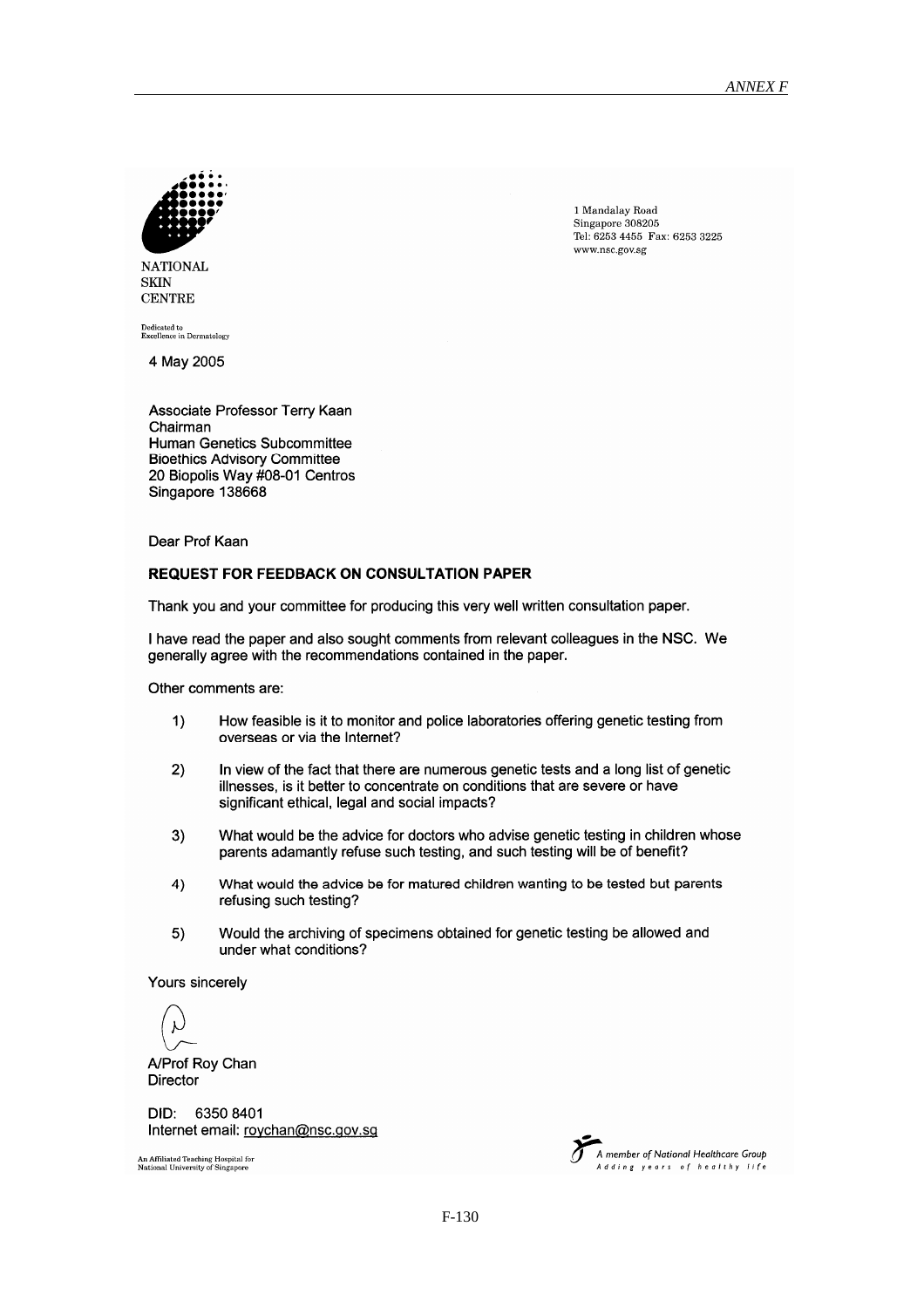#### **Obstetrical & Gynaecological Society of Singapore**

Unit 8K38 (Level 8), Women's Tower, KK Women's & Children's Hospital 100 Bukit Timah Road, Singapore 229899 Tel: (65) 6295 - 1383 Fax: (65) 6299 - 1969 E-mail: ogss@pacific.net.sg Website: www.ogss.net



President: Dr Tay Eng Hseon 20 May 2005

Associate Professor Terry Kaan Chairman Human Genetics Subcommittee **Bioethics Advisory Committee** 20 Biopolis Way #08-01 Centros Singapore 138668

Dear Terry

#### REQUEST FOR FEEDBACK ON CONSULTATION PAPER

I refer to your Request for Feedback on Consultation Paper entitled " Ethical. Legal and Social Issues in Genetic Testing and Genetic Research". I am pleased to inform you that the feedback from our clinicians have been very favourable and agree with the 24 recommendations.

For your perusal.

Can crown

Dr Tay Eng Hseon President

**Vice President:** Dr Beh Suan Tiong

**Honorary Secretary:** Dr Christine Yap

**Honorary Treasurer:** Dr Choo Wan Ling

**Council Members:** Dr Christopher Chong Dr Denas Chandra Dr Shamini Nair Dr Suresh Nair Dr Wee Horng Yen Dr Fong Yoke Fai Dr Tan Heng Hao

**Immediate Past President:** Dr Lee Keen Whye

Secretariat: Salbia Ibrahim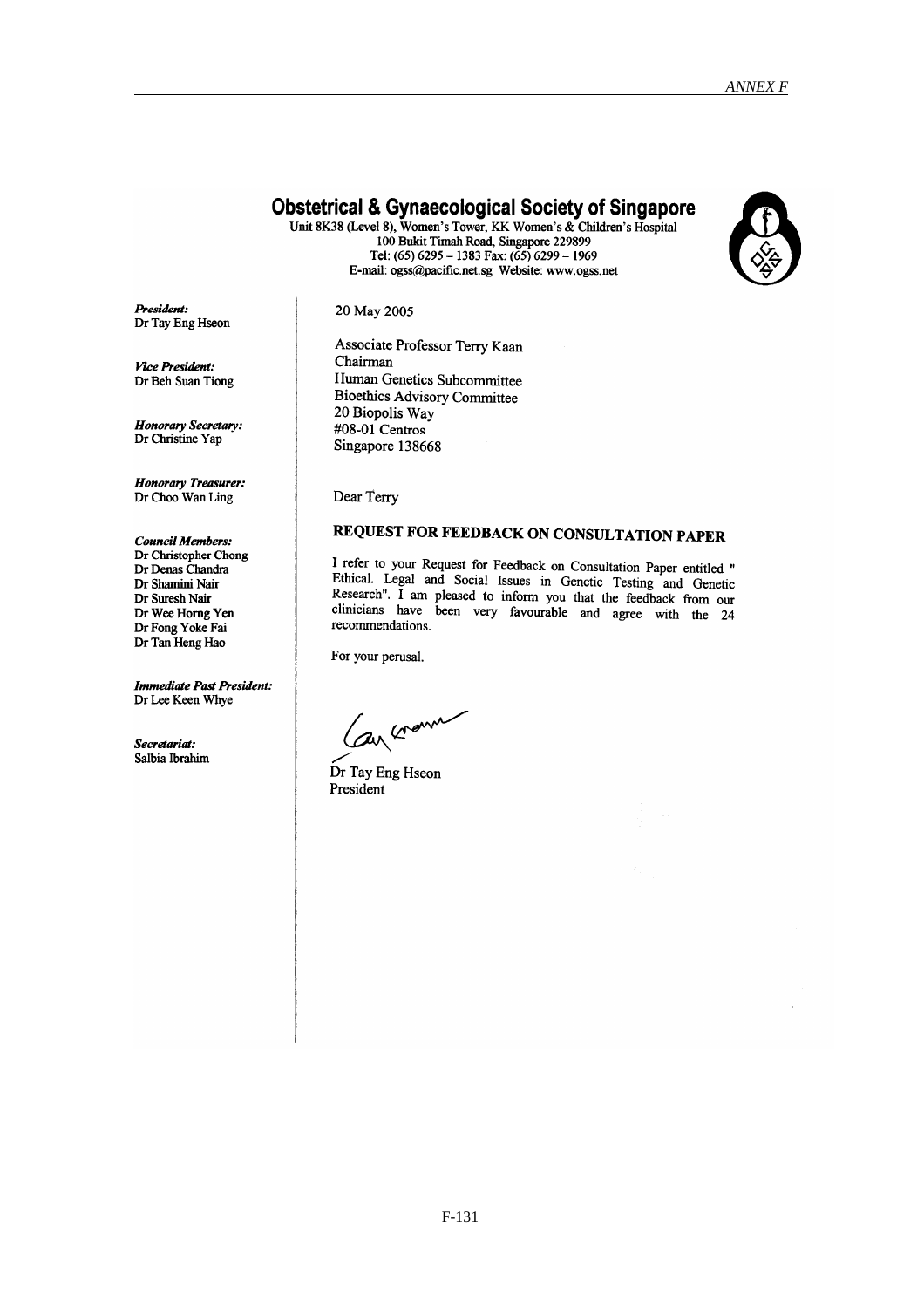Office of Life Sciences



May 30, 2005

Associate Professor Terry Kaan Chairman Human Genetics Subcommittee **Bioethics Advisory Committee** 20 Biopolis Way, #08-01 Centros Singapore 138668

Dear Terry

#### **REQUEST FOR FEEDBACK ON CONSULATATION PAPER**

Thank you for the opportunity to comment on the consultation paper entitled "Ethical, Legal and Social issues in Genetic Testing and Genetic Research".

The Office of Life Sciences thinks that the paper is well thought out and very comprehensive. However we would like to suggest that for Predictive Testing (point 2.3e), perhaps genotypes should be included in the definition with regards to individual therapy. Similarly for Susceptibility (or predisposition, point 6.34b) tests, perhaps individual susceptibility to drug effects or even adverse drug effects and toxicity should be included.

We hope that you would find the above feedback useful.

Yours sincerely

 $\sqrt{2}$ 

Professor John Wong Director Office of Life Sciences National University of Singapore

Blk MD 11, 10 Medical Drive, #02-04, Singapore 117597 Tel: (65) 6874 4040 Fax: (65) 6777 9073 Website: www.nus.edu.sg